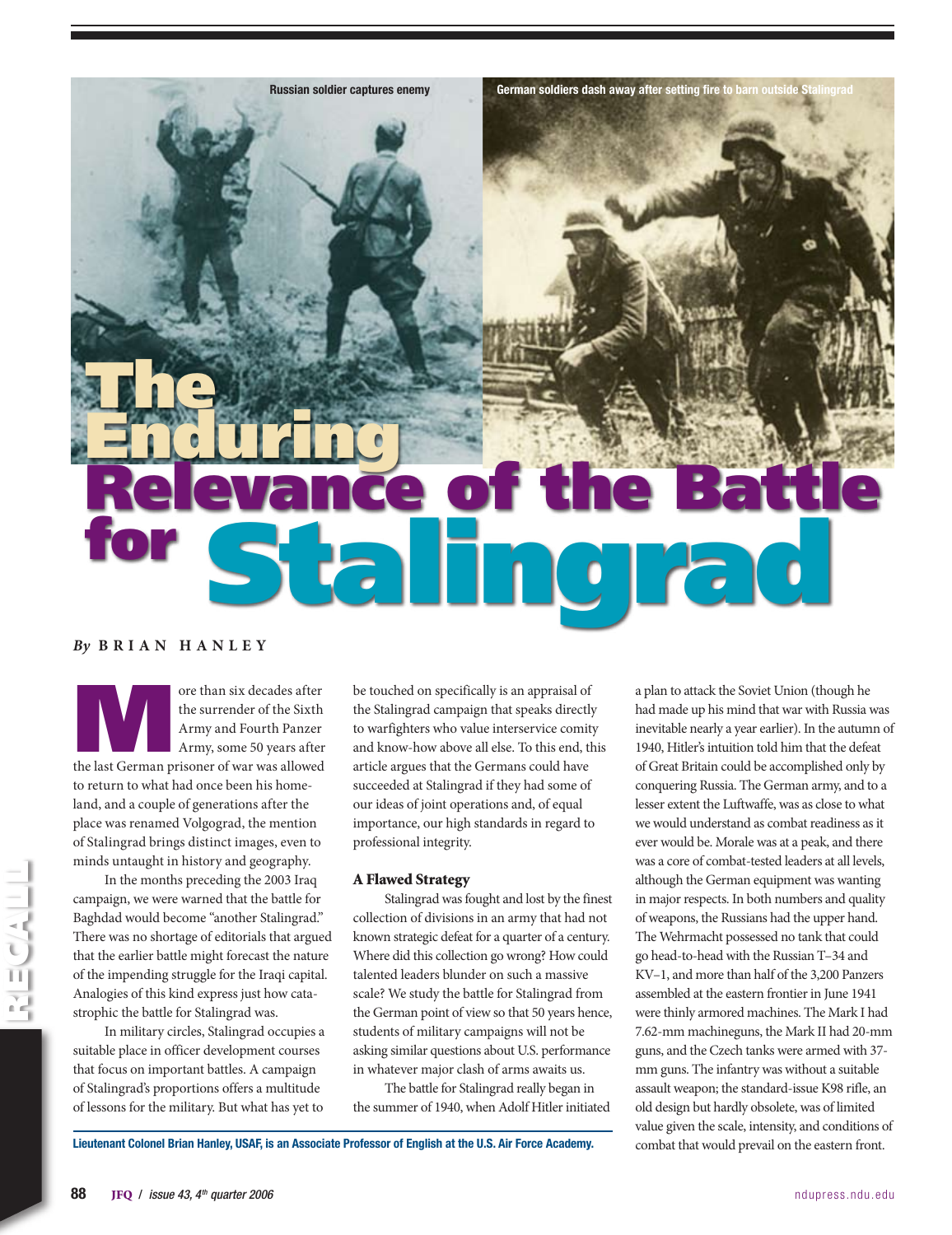Even so, the operational and tactical excellence of the soldiers who would employ that equipment was without equal.

Irrespective of the valor and resourcefulness of the combat troops, the military strategy that governed Germany's war on Russia and culminated in the Stalingrad disaster was

the Germans were unprepared, which reflects not only a failure in planning but also a robust and invincible self-deception. As good as it was, the German army that charged across the River Bug in June 1941 in Operation *Barbarossa* was essentially an expeditionary force working to annihilate an enemy that

*the military strategy that governed Germany's war on Russia and culminated in the Stalingrad disaster was terribly flawed*

terribly flawed—a circumstance aggravated by the moral feebleness of the operational commanders on the scene. Military planners today would find the Wehrmacht's original objectives of capturing major centers of gravity unexceptionable: the Ukraine (Soviet Russia's industrial and agricultural heartland); Moscow (the seat of Russia's dictatorship and its industrial and communications nerve center); and Leningrad (a major port on the Baltic Sea and cradle of Bolshevism).

Achieving these objectives would give Germany mastery over Russia from Archangel to the banks of the Volga, isolating Stalin and the communist system that Hitler feared and detested on the Asian steppe. But Hitler also insisted that his armies destroy Russian forces in the field—a goal that could not be squared with the other objectives. The great encirclement battles of 1941 have never been matched: 9 major pockets and more than a dozen smaller ones yielded 3 million Russian prisoners, 14,000 tanks, and 25,000 guns, as well as heaps of other equipment. But these victories, spectacular though they were, enfeebled the Wehrmacht in such a way as to make its massive defeat before the gates of Moscow in December 1941 inevitable. In locking down Russian forces in positions called *kessels* (kettles or cauldrons), rather than bypassing them, the German armored columns racked up miles on their tracks and engines they could ill spare. The infantry divisions tasked to liquidate the pockets suffered enormous losses in men and material. Time was spent inefficiently in these encirclement battles rather than in storming Moscow before the autumn rains would hold up the mechanized spearheads, or at least before the unimaginably brutal winter would paralyze and debilitate them.

But even if the original objectives had been doggedly pursued, in one decisive respect could be defeated only by a military establishment that was structured, provisioned, trained, and experienced in wars of attrition.



### Forever Out of Reach

To begin with, the German economy was not geared to support an effort of this kind. Moreover, the army was deliberately deprived of all supplies that would help the troops fight or withstand the Russian winter on the grounds that such items would demoralize the soldiery who, it was assumed, would fight better if they believed the war would be won in a few weeks.

In fact, the entire logistic system was a mess. Supplies were expected to move across great distances, without a proper road and rail network, to a front line constantly in flux. Also, the Germans had far too few trucks. The Opel Blitzes and Mercedes L3000 vehicles soon broke down under the strain of bad roads, excessive cargo, and questionable maintenance. The miscellany of captured vehicles the Germans had to rely on could not be kept running without a proper inventory of spare parts. Too late, German industry created semitracked trucks, but they were never produced in sufficient numbers and, even if they had been, none were without major design shortcomings.

The German planning system failed from the start to coordinate ways, ends, and means—a circumstance that had not been corrected when the summer offensive kicked off in June 1942. The decision to persist in executing a bad strategic plan thrust the Germans toward a defeat at Stalingrad that led to Soviet Russia's triumph 2 years later. From February 1943 onward, after the last German soldier surrendered at Stalingrad, Germany could not expect to regain the strategic initiative. Its only realistic hope was to fight a defensive war that would prove so costly to the Soviet armies as to drive Stalin to the negotiating table.

The great loss of men and materiel at Stalingrad meant that the most important strategic objective, the capture of Moscow, fell forever out of reach. And so crippling was the Stalingrad debacle that it removed the need for a northern front, even though the armies investing Leningrad in the spring of 1943 could have mitigated, if not prevented, the massive defeats in the central and southern sectors in 1944.

### Practical Difficulties

Operation *Blue*, Hitler's summer offensive, largely duplicated the strategy of *Barbarossa*. The difference between the operations was one of scale. Directive 41 (April 5, 1942) ordered the Wehrmacht to "destroy the active fighting strength remaining to the Soviets and to take away as far as possible their most important resources of war." Hitler no longer had the forces to do this along the entire line, so Operation *Blue* focused on the southern sector of the eastern front. In four phases, the German army would destroy Soviet forces in the Don River Bend, capture the oil fields in the Caucasus, and shore up the front elsewhere until offensive power could be concentrated for further operations.

These ends were not beyond reason given what Hitler assumed to be the threadbare forces opposing him. But even if the intelligence estimates had been accurate rather than terribly wrong regarding Soviet strength and fighting spirit, Berlin's armies would have struggled to execute even this pared-down strategy. Hitler turned a precarious situation into a hopeless one by expanding the aims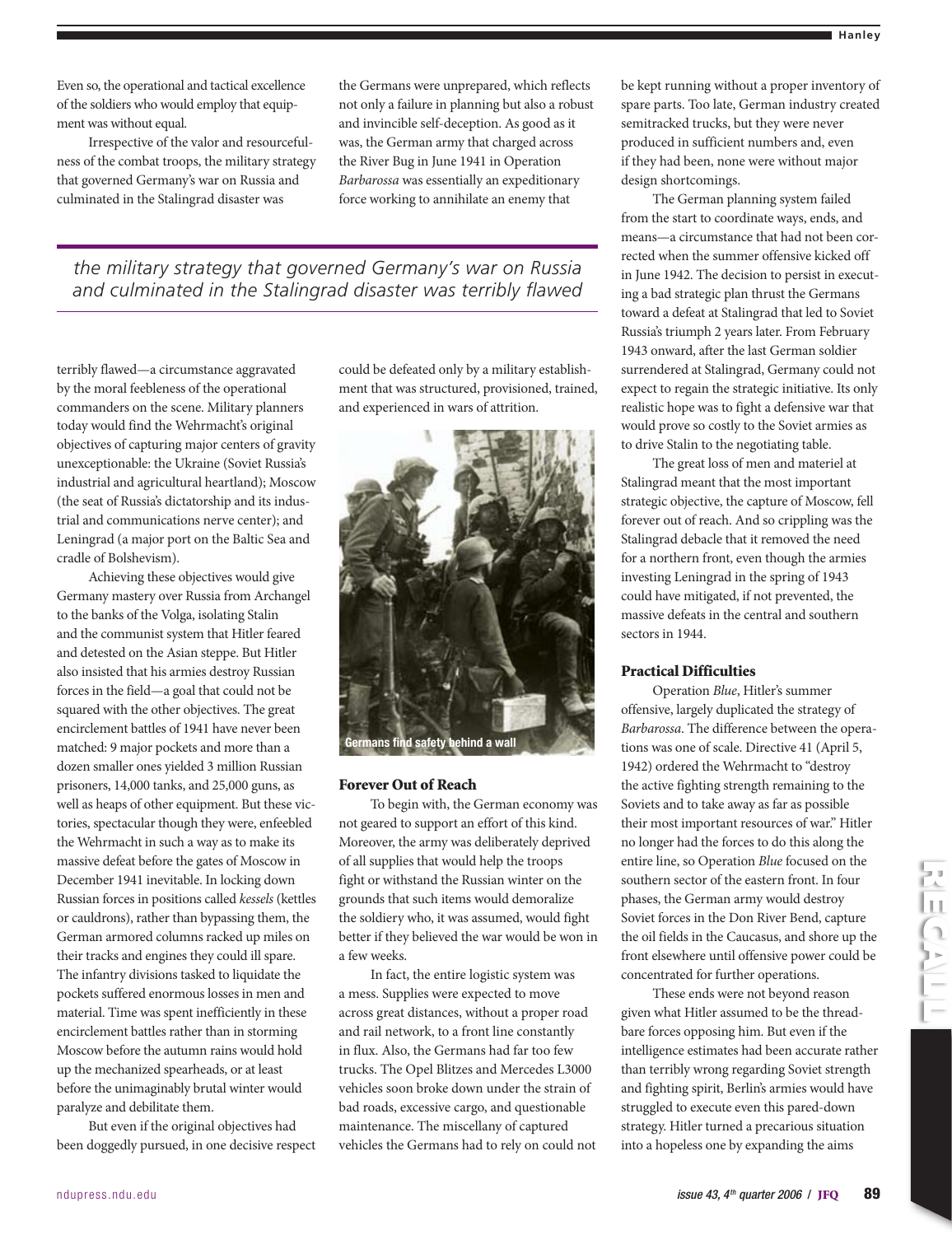### THE BATTLE FOR STALINGRAD



battlefield; Map of German campaign for seizure of Stalingrad; Soldiers run for cover behind damaged Panzer tank.

RECALL

of his plan. On July 23, about a month after Operation *Blue* got under way, he issued a major revision: his armies were to destroy Soviet forces in the Rostov area immediately to the east of where the German forward line was held, push on to occupy the entire eastern coast of the Black Sea, and dispatch mobile forces to seize the main oil-producing areas, all beyond the means of the German army—and in preparation for an offensive that would terminate at the north shore of the Persian Gulf. Maikop was the nearest objective at 200 miles southeast of the German front line. Astrakhan lay some 350 miles distant, Grozny 500 miles, and Baku a further 300 miles to the southeast of Grozny.

In addition, Hitler expected the Sixth Army—at 17 divisions, the largest and best equipped formation of its kind on the eastern front—to deny Russian forces the great volume of munitions, weapons, food, and oil produced in southern Russia by cutting the supply line at the Volga, immediately north of Stalingrad, which

was more than 200 miles east of the German front line in June 1942. According to Directive 42, the Sixth Army and the Fourth Panzer Army were "to attack Stalingrad, smash the enemy concentration there, take the town, and cut off the isthmus between the Don and the Volga."

These expanded strategic ends were given the indeterminate character of his revised plan, Hitler's strategy in the south was perhaps not attainable without great risk by any army any time. First, expecting armored spearheads to plunge hundreds of miles further into enemy territory from a start point hundreds of miles from the German homeland to seize towns and encircle and annihilate enemy forces is contrary to sound operational and strategic judgment. Even if the enemy puts up only feeble resistance, flanks are well guarded, and all attacks on the flanks fail immediately, embarking on such a course would provoke one logistic crisis after

another. Armored columns require massive quantities of supplies when the objectives are as expansive as Hitler's, so it makes good sense for them to advance at the head, or as part, of a broad offensive front. That allows these formations to remain within reach of supply dumps and field repair shops.

Hitler took no account of these practical difficulties, nor did he take notice of the additional psychological and physical strain his revised objectives would place on his troops. The Wehrmacht was already weakened by fighting the previous winter. German factory production could not keep up with demand for critical weapons systems—tanks and armored personnel carriers, for instance—and the Soviets were growing stronger and, as strategists and tacticians, wiser by the day. The Russians had every good reason to trade space for time, the objective being to lure Hitler's armies—his most capable formations in particular—into a trap from which they could not escape. Unintentionally, Hitler collaborated with the Russian High Command on its plan of strategic retreat, to be followed by a series of massive counterstrokes.

### Running Out of Options

The Sixth Army began to engage Russian forces outside Stalingrad in late July 1942. By August 23, advance elements had secured the west bank of the Volga immediately north of Stalingrad. At that moment, it appeared that Hitler's plan, reckless though it was, just might work. From a strategic standpoint, the mission of the Sixth Army and the Fourth Panzer Army was successful. Soviet river traffic fell under German artillery fire, the rail line running north from Stalingrad was in German hands, and the Luftwaffe had free play of the skies, allowing it to pummel the industrial and transportation systems, as well as the civilian population within the city. As a hub of arms production and the movement of raw materials, Stalingrad was knocked out of the war.

Operationally, however, the situation was much murkier for the Germans by late September. Unlike the preceding weeks when the fighting took place on the steppes and in the suburbs, the Russians began to put up a stiff resistance within Stalingrad proper—though German tactics made it easier for the outnumbered and outgunned Soviets to stall the German advance. Instead of seizing the western bank of the Volga, which would have isolated Russian forces in the city and cut off the ferrying of troops and supplies across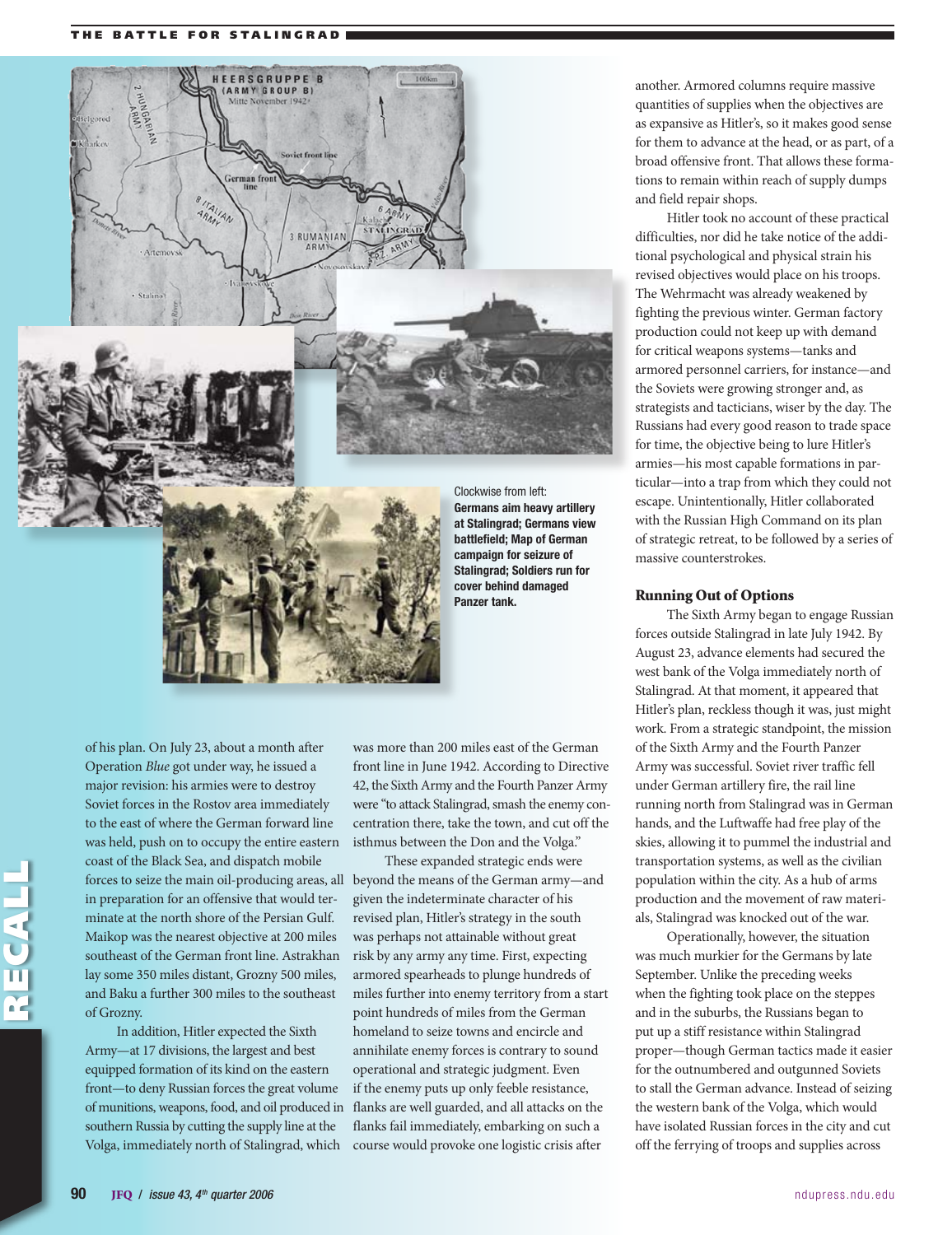the river each night, the Germans attacked the city on a broad front: from the northwest, the west, and the southwest. Advances, always costly in troops, quickly petered out because of pockets of resistance behind the front line, or because the Germans absorbed a critical mass of casualties in exchange for short and often evanescent gains.

Scarcely less important, the Germans had no choice but to use their primary offensive weapon, the Panzer force, entirely in a support role as assault groups. Within Stalingrad, the Panzers were usually employed



*Hitler turned a precarious situation into a hopeless one by expanding the aims of his plan*

Russians celebrate victory after 200 days of fighting

in small groups (three and four per engagement) and under conditions that favored the defender. Fighting in the dust, darkness, and clutter of a bombed-out city gives prominence to a tank's weakness—a large, noisy, smoking target that does not offer its crew the agility on which its survival depends—while minimizing its strength.

What made the Panzer arm effective was not its firepower, which was always second-rate compared with Russian machines, but its maneuverability and mutual support in formation. The three Panzer divisions ( $14<sup>th</sup>$ ,  $16<sup>th</sup>$ ,  $24<sup>th</sup>$ ) and the three motorized divisions  $(3^d, 29^{\text{th}}, 60^{\text{th}})$  committed to Stalingrad thus would have been more effectively employed as a mobile reserve, ready to annihilate any kind of flanking offensive or counter a deep puncture in the front line. German intelligence told the High Command that the Russians had no strategic reserves left, but military prudence and a knowledge of military history should have kept the Germans from risking all on mere reports. One knows for certain that the enemy has no reserves only when that enemy has been completely, irrevocably subdued. As John Keegan argues, "Intelligence in war, however good, does not point out unerringly the path to victory. Victory is an elusive prize, bought with blood rather than brains. Intelligence is the handmaiden, not the mistress, of the warrior."1 Hitler was certain that no intelligence service could be expected to deliver.

### Prestige versus Lives

The operational and tactical aspects of the battle are what most readily come to mind when one thinks of Stalingrad. By October 1942, after nearly 2 months of a contest marked by unprecedented brutality, the Germans were in charge of almost the entire city but without the strength to hold out should something go wrong. By early November, after the final attempt to take the city had run its course, the Sixth Army was exhausted. Most formations were reduced to a fraction of their original complement of men and equipment. At both the operational and tactical levels, the battle for Stalingrad was effectively lost. The Germans had taken a mass of casualties and lost hundreds of tanks, vehicles, and weapons with nothing to show for it but gathering catastrophe.

At the strategic level, chaos had begun to assert itself many weeks earlier. In late September, Hitler quarreled with and then dismissed his chief of staff, General Franz Halder, whose well-grounded misgivings about the Stalingrad campaign affronted Hilter's understanding of what was at stake. Halder argued for a strategic withdrawal from the city not only because of the casualties and the attendant weaknesses of the extended flanks, but also because the original strategic objective had since been attained—a fact Hitler would concede in a situation briefing 12 days after firing Halder.

As Hitler looked at the matter, however, seizing the city became above all else a matter of prestige—a word always fraught with meaninglessness when a head of state balances it against the lives of his soldiers. Capturing

Stalingrad would humiliate Stalin. The world would take note of communism being smashed under the boot of national socialism and marvel at Hitler's strategic genius and the invincibility of his armies.

Russian armies, which had been assembling on the periphery of the Stalingrad combat zone since late summer, attacked the thinly held flanks of Friedrich von Paulus' army with overwhelming force on November 19. By November 23, the encirclement of the Sixth Army and parts of the Fourth Panzer Army was complete. The Hungarian, Italian, and Romanian armies guarding the flanks and rear areas had been torn to pieces. Despite what was by any sensible reckoning a serious defeat that could only ripen into a strategic calamity if the trapped forces did not break out immediately, Hitler ordered his generals in the pocket to stand fast; he would send forces under General Erich von Manstein to break in. A supply corridor would be maintained until spring, when the offensive was expected to resume.

By Christmas Eve, however, the quixotic attempt by General von Manstein to relieve the Sixth Army had failed 2 weeks after it began. In the meantime, Russian armies pushed the German line some 200 miles west. The Russians assaulted the *kessel* on January 10, 1943. German troops fought valiantly but in a hopeless cause. On January 31, von Paulus surrendered, though remnants of the 11<sup>th</sup> Corps, isolated in the northern part of the city, did not capitulate until February 2.

For the Germans, it was a disaster beyond imagination. Two German armies